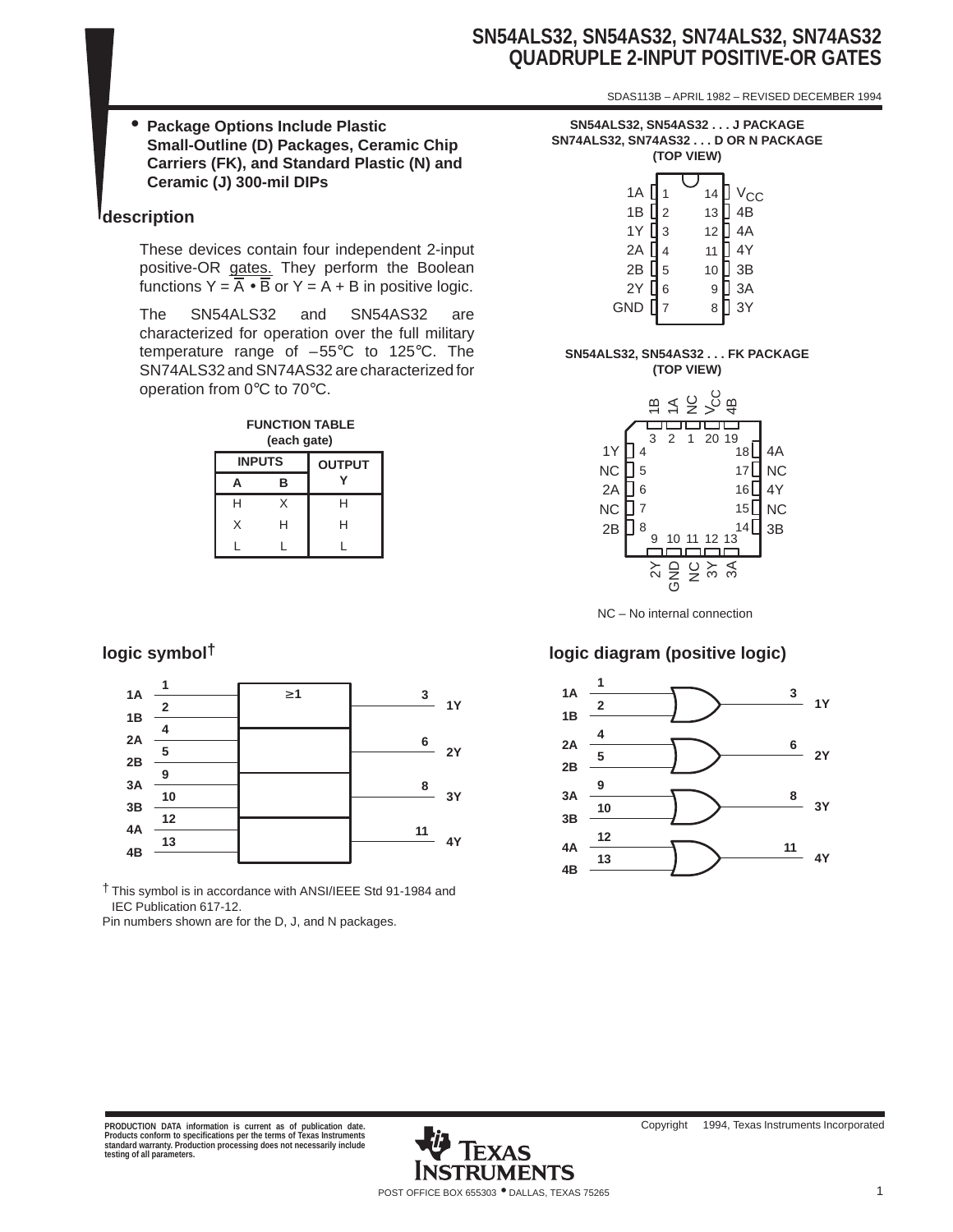# **SN54ALS32, SN54AS32, SN74ALS32, SN74AS32 QUADRUPLE 2-INPUT POSITIVE-OR GATES**

 SDAS113B – APRIL 1982 – REVISED DECEMBER 1994

## **absolute maximum ratings over operating free-air temperature range (unless otherwise noted)†**

† Stresses beyond those listed under "absolute maximum ratings" may cause permanent damage to the device. These are stress ratings only, and functional operation of the device at these or any other conditions beyond those indicated under "recommended operating conditions" is not implied. Exposure to absolute-maximum-rated conditions for extended periods may affect device reliability.

## **recommended operating conditions**

|                  |                                | <b>SN54ALS32</b> |            | SN74ALS32  | <b>UNIT</b> |            |            |             |
|------------------|--------------------------------|------------------|------------|------------|-------------|------------|------------|-------------|
|                  |                                | <b>MIN</b>       | <b>NOM</b> | <b>MAX</b> | <b>MIN</b>  | <b>NOM</b> | <b>MAX</b> |             |
| $V_{CC}$         | Supply voltage                 | 4.5              | 5          | 5.5        | 4.5         | 5          | 5.5        |             |
| V <sub>IH</sub>  | High-level input voltage       | $\mathcal{P}$    |            |            | ◠           |            |            |             |
| VIL              | Low-level input voltage        |                  |            | 0.8        |             |            | 0.8        |             |
| l <sub>OH</sub>  | High-level output current      |                  |            | $-0.4$     |             |            | $-0.4$     | mA          |
| <b>IOL</b>       | Low-level output current       |                  |            |            |             |            | 8          | mA          |
| ' T <sub>A</sub> | Operating free-air temperature | $-55$            |            | 125        |             |            | 70         | $^{\circ}C$ |

#### **electrical characteristics over recommended operating free-air temperature range (unless otherwise noted)**

| <b>PARAMETER</b> |                            |                         |             | <b>SN54ALS32</b> |            |             | <b>SN74ALS32</b> |            |             |
|------------------|----------------------------|-------------------------|-------------|------------------|------------|-------------|------------------|------------|-------------|
|                  | <b>TEST CONDITIONS</b>     |                         | <b>MIN</b>  | TYP <sup>‡</sup> | <b>MAX</b> | <b>MIN</b>  | TYP <sup>‡</sup> | <b>MAX</b> | <b>UNIT</b> |
| VIK              | $V_{\text{CC}} = 4.5 V,$   | $I_1 = -18$ mA          |             |                  | $-1.5$     |             |                  | $-1.5$     | V           |
| VOH              | $V_{CC}$ = 4.5 V to 5.5 V, | $I_{OH} = -0.4$ mA      | $V_{CC}$ -2 |                  |            | $V_{CC}$ -2 |                  |            | V           |
|                  | $V_{C}C = 4.5 V$           | $I_{OL} = 4 mA$         |             | 0.25             | 0.4        |             | 0.25             | 0.4        | $\vee$      |
| VOL              |                            | $I_{OL} = 8 \text{ mA}$ |             |                  |            |             | 0.35             | 0.5        |             |
| и                | $V_{CC}$ = 5.5 V,          | $V_I = 7 V$             |             |                  | 0.1        |             |                  | 0.1        | mA          |
| ŀщ               | $V_{\rm CC}$ = 5.5 V,      | $V_1 = 2.7 V$           |             |                  | 20         |             |                  | 20         | μA          |
| ЧL               | $V_{\text{CC}} = 5.5 V,$   | $V_1 = 0.4 V$           |             |                  | $-0.1$     |             |                  | $-0.1$     | mA          |
| 10 <sup>5</sup>  | $V_{CC} = 5.5 V,$          | $V_{\Omega} = 2.25 V$   | $-20$       |                  | $-112$     | $-30$       |                  | $-112$     | mA          |
| <sup>I</sup> CCH | $V_{\text{CC}} = 5.5 V,$   | $V_1 = 4.5 V$           |             | 1.9              | 4          |             | 1.9              | 4          | mA          |
| <b>ICCL</b>      | $V_{C}C = 5.5 V$ ,         | $V_1 = 0$               |             | 2.6              | 4.9        |             | 2.6              | 4.9        | mA          |

 $\pm$  All typical values are at V<sub>CC</sub> = 5 V, T<sub>A</sub> = 25°C.

§ The output conditions have been chosen to produce a current that closely approximates one half of the true short-circuit output current, IOS.

# **switching characteristics (see Figure 1)**

| <b>PARAMETER</b> | <b>FROM</b><br>(INPUT) | TO<br>(OUTPUT) | $V_{CC}$ = 4.5 V to 5.5 V,<br>$C_L = 50$ pF,<br>$R_L$ = 500 $\Omega$ ,<br>$T_A = MIN to MAXT$ |            |                  |            | <b>UNIT</b> |
|------------------|------------------------|----------------|-----------------------------------------------------------------------------------------------|------------|------------------|------------|-------------|
|                  |                        |                | SN54ALS32                                                                                     |            | <b>SN74ALS32</b> |            |             |
|                  |                        |                | <b>MIN</b>                                                                                    | <b>MAX</b> | <b>MIN</b>       | <b>MAX</b> |             |
| <b>t</b> PLH     | A or B                 |                |                                                                                               | 18         | 3                | 14         |             |
| <sup>t</sup> PHL |                        |                |                                                                                               | 16         | 3                | 12         | ns          |

¶ For conditions shown as MIN or MAX, use the appropriate value specified under recommended operating conditions.

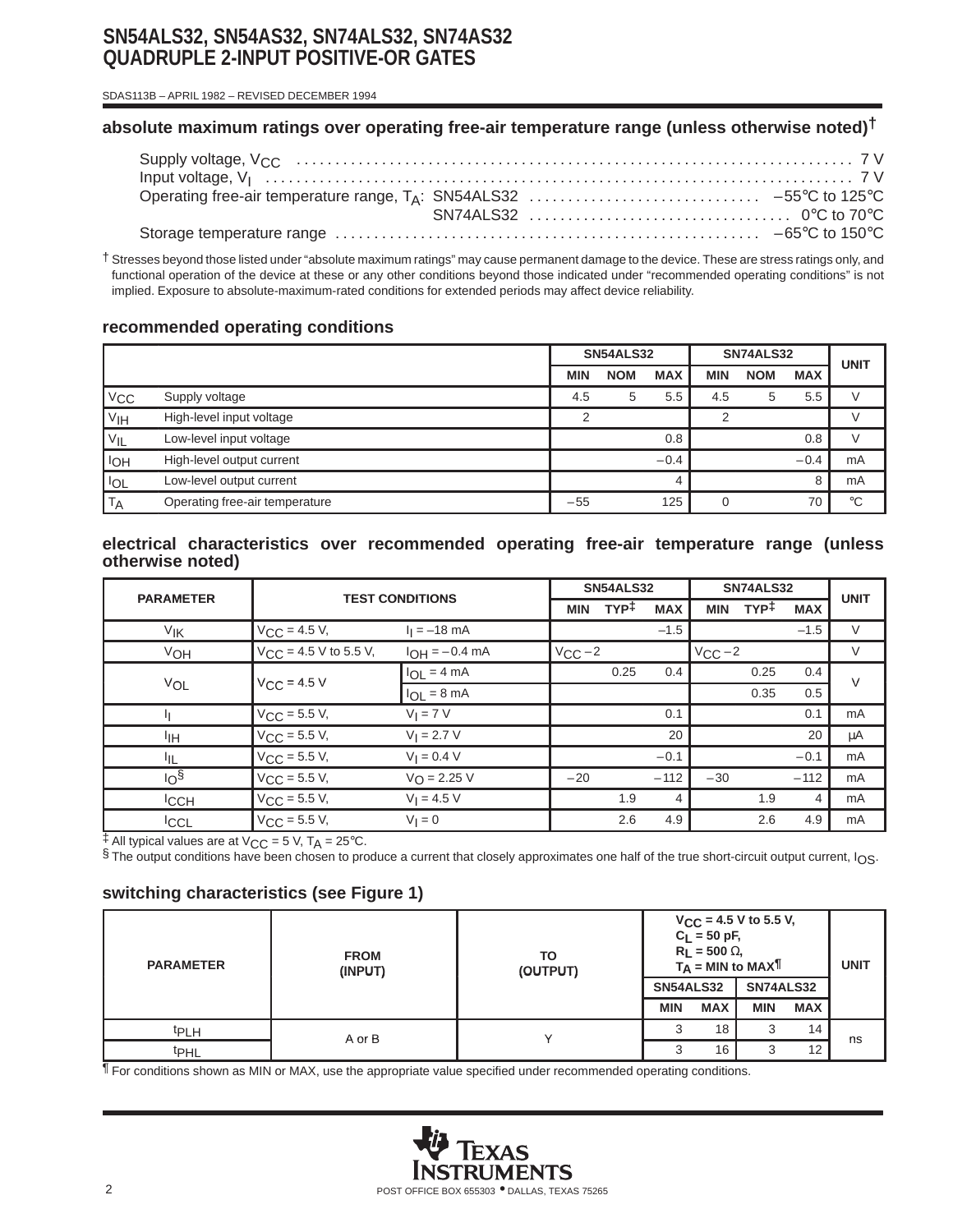# **SN54ALS32, SN54AS32, SN74ALS32, SN74AS32 QUADRUPLE 2-INPUT POSITIVE-OR GATES**

SDAS113B – APRIL 1982 – REVISED DECEMBER 1994

## **absolute maximum ratings over operating free-air temperature range (unless otherwise noted)†**

† Stresses beyond those listed under "absolute maximum ratings" may cause permanent damage to the device. These are stress ratings only, and functional operation of the device at these or any other conditions beyond those indicated under "recommended operating conditions" is not implied. Exposure to absolute-maximum-rated conditions for extended periods may affect device reliability.

### **recommended operating conditions**

|                   |                                | <b>SN54AS32</b> |            | <b>SN74AS32</b> |            |            | <b>UNIT</b> |             |
|-------------------|--------------------------------|-----------------|------------|-----------------|------------|------------|-------------|-------------|
|                   |                                | <b>MIN</b>      | <b>NOM</b> | <b>MAX</b>      | <b>MIN</b> | <b>NOM</b> | <b>MAX</b>  |             |
| $V_{\rm CC}$      | Supply voltage                 | 4.5             | 5          | 5.5             | 4.5        | 5          | 5.5         |             |
| V <sub>IH</sub>   | High-level input voltage       | $\mathcal{P}$   |            |                 | ⌒          |            |             |             |
| $V_{\mathsf{IL}}$ | Low-level input voltage        |                 |            | 0.8             |            |            | 0.8         |             |
| <b>IOH</b>        | High-level output current      |                 |            | $-2$            |            |            | $-2$        | mA          |
| <b>IOL</b>        | Low-level output current       |                 |            | 20              |            |            | 20          | mA          |
| <b>TA</b>         | Operating free-air temperature | $-55$           |            | 125             |            |            | 70          | $^{\circ}C$ |

#### **electrical characteristics over recommended operating free-air temperature range (unless otherwise noted)**

| <b>PARAMETER</b> | <b>TEST CONDITIONS</b>            |                       |              | <b>SN54AS32</b>  |            |             | <b>SN74AS32</b>  |            |             |
|------------------|-----------------------------------|-----------------------|--------------|------------------|------------|-------------|------------------|------------|-------------|
|                  |                                   |                       | <b>MIN</b>   | TYP <sup>‡</sup> | <b>MAX</b> | <b>MIN</b>  | TYP <sup>‡</sup> | <b>MAX</b> | <b>UNIT</b> |
| VIK              | $V_{\text{CC}} = 4.5 V,$          | $I_1 = -18$ mA        |              |                  | $-1.2$     |             |                  | $-1.2$     | $\vee$      |
| VOH              | $V_{\text{CC}}$ = 4.5 V to 5.5 V, | $I_{OH} = -2 mA$      | $V_{CC} - 2$ |                  |            | $V_{CC}$ -2 |                  |            | $\vee$      |
| VOL              | $V_{CC} = 4.5 V,$                 | $I_{OL}$ = 20 mA      |              | 0.35             | 0.5        |             | 0.35             | 0.5        | V           |
|                  | $V_{\text{CC}} = 5.5 V,$          | $V_I = 7 V$           |              |                  | 0.1        |             |                  | 0.1        | mA          |
| ŀщ               | $V_{\rm CC}$ = 5.5 V,             | $V_1 = 2.7 V$         |              |                  | 20         |             |                  | 20         | μA          |
| ŀщ               | $V_{\text{CC}} = 5.5 V,$          | $V_1 = 0.4 V$         |              |                  | $-0.5$     |             |                  | $-0.5$     | mA          |
| 10 <sup>5</sup>  | $V_{\text{CC}} = 5.5 V,$          | $V_{\Omega} = 2.25 V$ | $-30$        |                  | $-112$     | $-30$       |                  | $-112$     | mA          |
| <b>ICCH</b>      | $V_{\text{CC}} = 5.5 V,$          | $V_1 = 4.5 V$         |              | 7.3              | 12         |             | 7.3              | 12         | mA          |
| <b>ICCL</b>      | $V_{CC}$ = 5.5 V,                 | $V_1 = 0$             |              | 16.5             | 26.6       |             | 16.5             | 26.6       | mA          |

 $\ddagger$  All typical values are at V<sub>CC</sub> = 5 V, T<sub>A</sub> = 25°C.

§ The output conditions have been chosen to produce a current that closely approximates one half of the true short-circuit output current, IOS.

### **switching characteristics (see Figure 1)**

| <b>PARAMETER</b> | <b>FROM</b><br>(INPUT) | TO<br>(OUTPUT) | $V_{CC}$ = 4.5 V to 5.5 V,<br>$C_L = 50 pF,$<br>$R_L$ = 500 $\Omega$ ,<br>$T_A = MIN to MAX$ |            |                 |            | <b>UNIT</b> |
|------------------|------------------------|----------------|----------------------------------------------------------------------------------------------|------------|-----------------|------------|-------------|
|                  |                        |                | <b>SN54AS32</b>                                                                              |            | <b>SN74AS32</b> |            |             |
|                  |                        |                | <b>MIN</b>                                                                                   | <b>MAX</b> | <b>MIN</b>      | <b>MAX</b> |             |
| <sup>t</sup> PLH | A or B                 |                |                                                                                              | 7.5        |                 | 5.8        | ns          |
| t <sub>PHL</sub> |                        |                |                                                                                              | 6.5        |                 | 5.8        |             |

 $\P$  For conditions shown as MIN or MAX, use the appropriate value specified under recommended operating conditions.